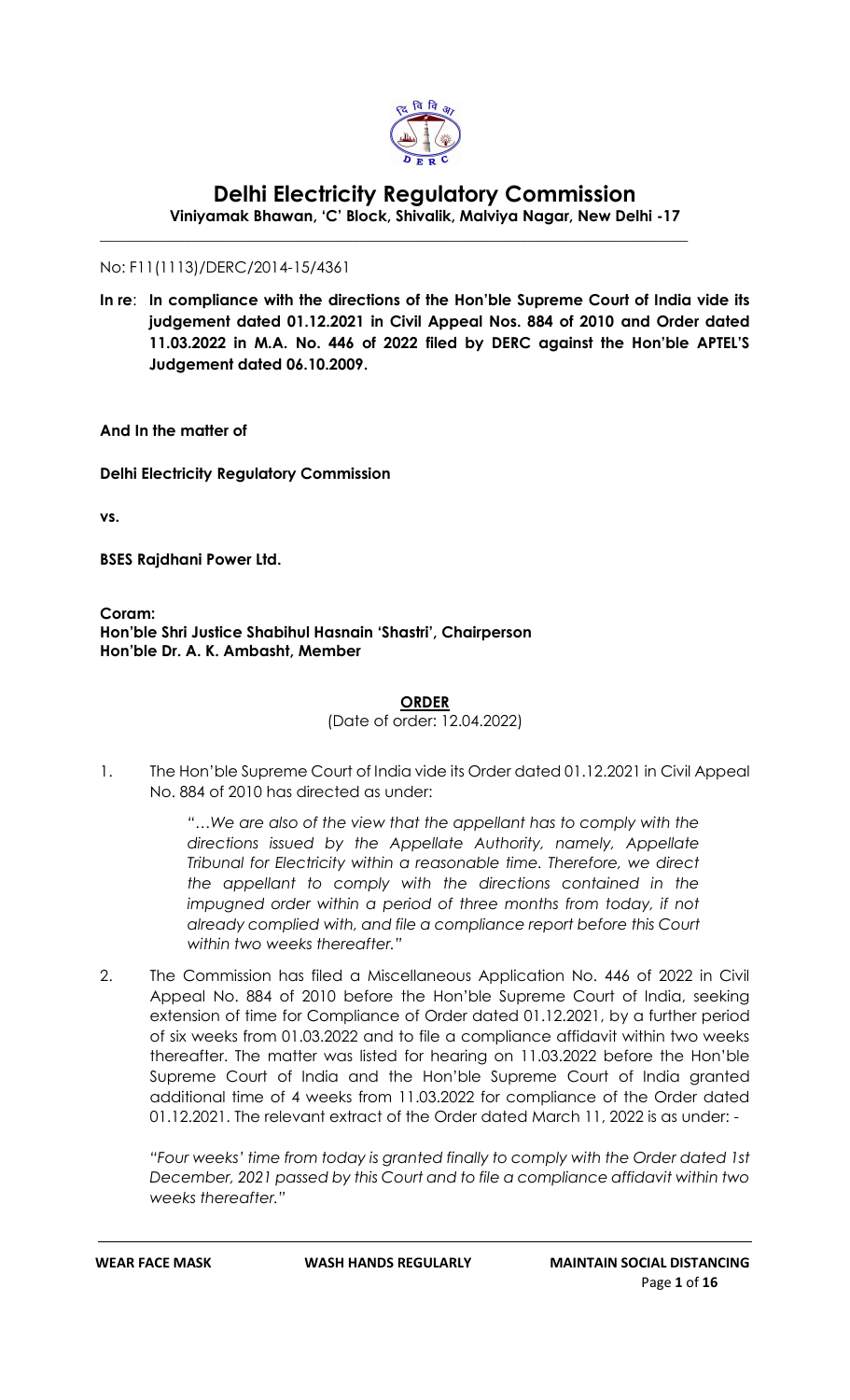- 3. This Order is limited to the implementation of two pending issues in respect of Hon'ble APTEL's judgment dated 06.10.2009 in Appeal No. 36 of 2008 filed by M/s BSES Rajdhani Power Limited (BRPL) viz.
	- (i) Capital Expenditure allowance of purchase from related party after benchmarking with NDPL; and
	- (ii) Allowance of Capitalization pending Electrical Inspector Clearance
- 4. The Hon'ble APTEL vide its judgment dated 06.10.2009 at para 56 and para 57 has stated as under:

*"56) We do feel that it was imprudent on the part of the appellant to resist the comparison to the prices paid to REL with the prices paid for similar products by NDPL. The appellant has realized the folly now. In view of the appellant resisting the comparison, mentioned above, the Commission also gave up all efforts to compare. The fact, however, remains that both the appellant as well as NDPL has incurred capital expenditures of various nature and has purchased goods and commodities in furtherance of the same. The Commission has to treat all the distribution companies at par. It is not disputed that the NDPL has purchased products of the same description although they may be different in their quality and technical specifications. Of the long list of articles which are involved in the dispute in hand some may be comparable to articles purchased by the NDPL. If for those articles the Commission has allowed same price there is no reason why the appellant should not have been allowed the same price provided, however, they are lower than the price paid to REL for those products. The Commission has to treat all the distribution licensees on the same scale and no one of them can be either victimized or favoured on account of the stands or pleas taken by them during the tariff hearings. At the same time the Commission is duty bound to make the prudent check on all the claims made by the distribution licensees.*

*57) The NDPL submitted its records before the Commission simultaneously with the appellant during the tariff hearing of the relevant year. As such the records are expected to be with the Commission. We think it is appropriate to allow the appellant an opportunity to prove, item-wise, that the price paid by it to REL was not higher than the price paid by NDPL and allowed*  to it by the Commission for similar products. The onus will be entirely on the *appellant to prove that the products purchased by it and the one purchased by NDPL offered for comparison are of the same technical specifications and quality and also should be similarly priced on account of the other relevant factors influencing the prices namely the time of purchase, the quantity purchased, vendor rating etc. In case the price paid to REL is same as or lower than the price allowed to NDPL for a comparable commodity, the Commission shall allow the price paid to REL. The Commission shall, however, allow a lesser price if the NDPL's price is lower than the price of REL's purchase plus 5% margin. Till such exercise is completed the appellant will have to accept the decision of the Commission as reflected in the view of the Chairperson."*

5. In terms of the judgement of Hon'ble APTEL dated 06.10.2009 in Appeal No. 36 of 2008, some items are comparable and for the comparable items, price comparison has to be done as under: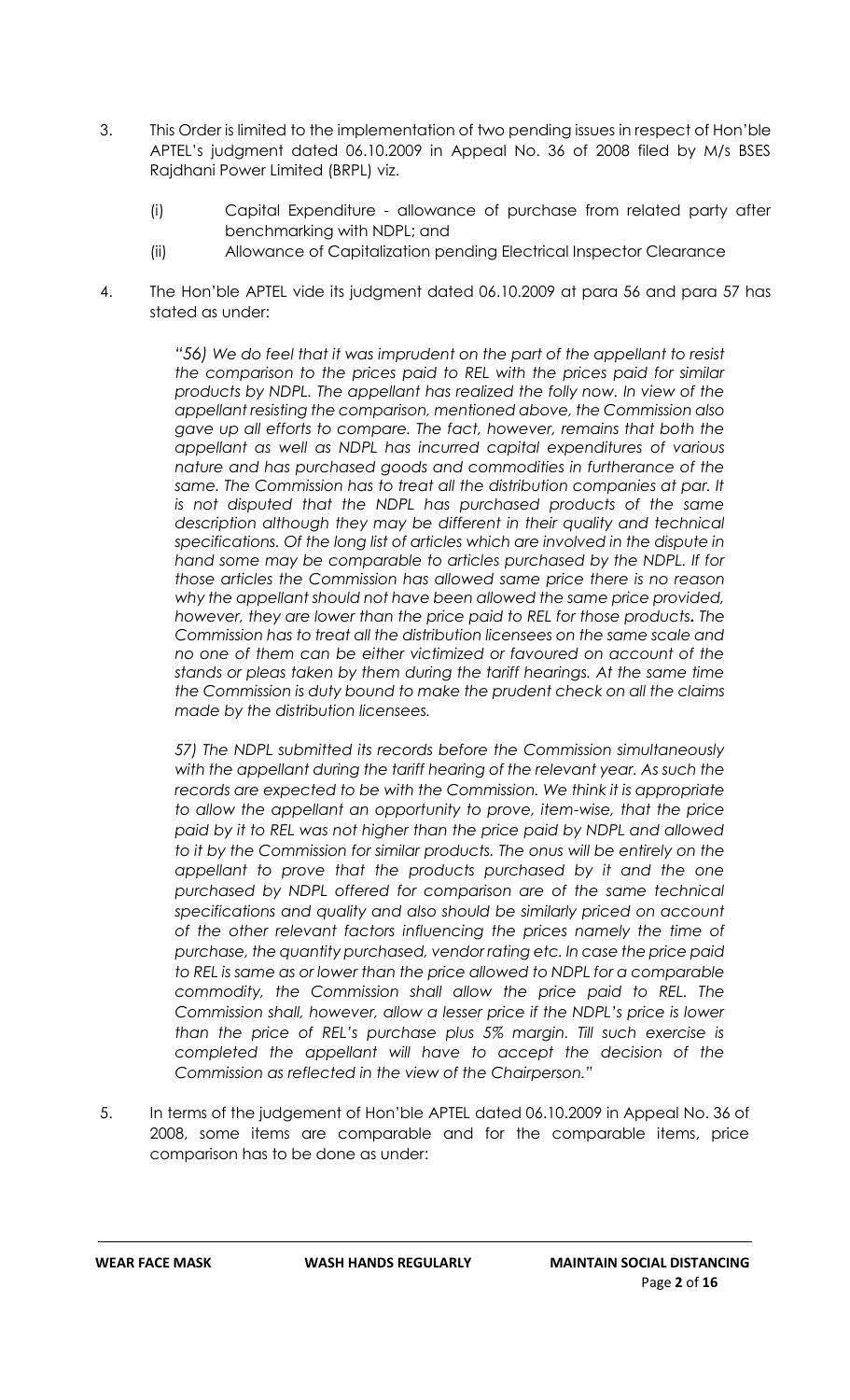- (i) In case the prices paid to REL is same or lower than the prices allowed to NDPL for a similar product, the Commission to allow the price paid to REL.
- (ii) In case NDPL's price is lower than the price of REL purchase plus 5% profit margin, allow a lower price to BRPL.
- (iii) Till such exercise is completed the appellant will have to accept the decision of the Commission as reflected in the view of the Chairperson.
- 6. BRPL vide its letter dated 14.12.2021 has submitted the claim in respect of implementation of Hon'ble Supreme Court of India's Order dated 01.12.2021 on these above issues as under:

"

- B. Capital Expenditure allowance of purchase from related party after benchmarking with NDPL.
- C. Allowance of Capitalization pending Electrical Inspector Clearance

….. *The rates of TPDDL's procurement are available with the Commission and BRPL's procurement is at rates less than those of TPDDL which has been brought to the notice of the Commission.*

*Even otherwise, BRPL has submitted that it has independently provided the comparison of 63% of total assets procured as gleaned from market sources in its letter dated 31.07.2013. The comparison shows that rate of REL procurement was 23% lower than the price paid by TPDDL.* 

*The claim requiring this issue has to be considered along with issue of pending EIC since the disallowance pertaining to REL purchases cannot be made in isolation as the same have an impact on the total entitlements. BRPL requests the Commission to allow actual CAPEX and capitalization incurred by it."*

7. After receipt of letter dated 14.12.2021, DERC held a meeting with BRPL on 22.12.2021 to discuss the claim of BRPL and to ascertain whether the claim made by BRPL is in accordance with the directions dated 06.10.2009 of Hon'ble APTEL in Appeal No. 36 of 2008. On the matter, during the meeting, BRPL emphasized to allow the claim as per audited accounts and no comparison was demonstrated by BRPL as per directions of Hon'ble APTEL. Accordingly, DERC vide its letter dated 29.12.2021 has directed BRPL to submit the comparison sheet with same technical specifications and quality with time of purchase and quantity purchased by them in comparison to purchase of NDPL (now TPDDL) as stipulated in Hon'ble APTEL's Judgement. The relevant extract of DERC letter dated 29.12.2021 is as under:

> *"A meeting was held with BRPL & BYPL on 22.12.2021 to demonstrate the comparison of prices with TPDDL as directed in APTEL judgement which requires comparison of the items with same technical specifications and quality and also should be similarly priced on account of the other relevant factors influencing the prices namely the time of purchase, the quantity purchased, vender rating etc. However, the comparison could not be demonstrated.*

> *Accordingly, BRPL and BYPL are directed to submit comparison sheet with same technical specification and quality with time of purchase and quantity purchased by them in comparison with the purchase of TPDDL (NDPL) as stipulated in Hon'ble APTEL judgment."*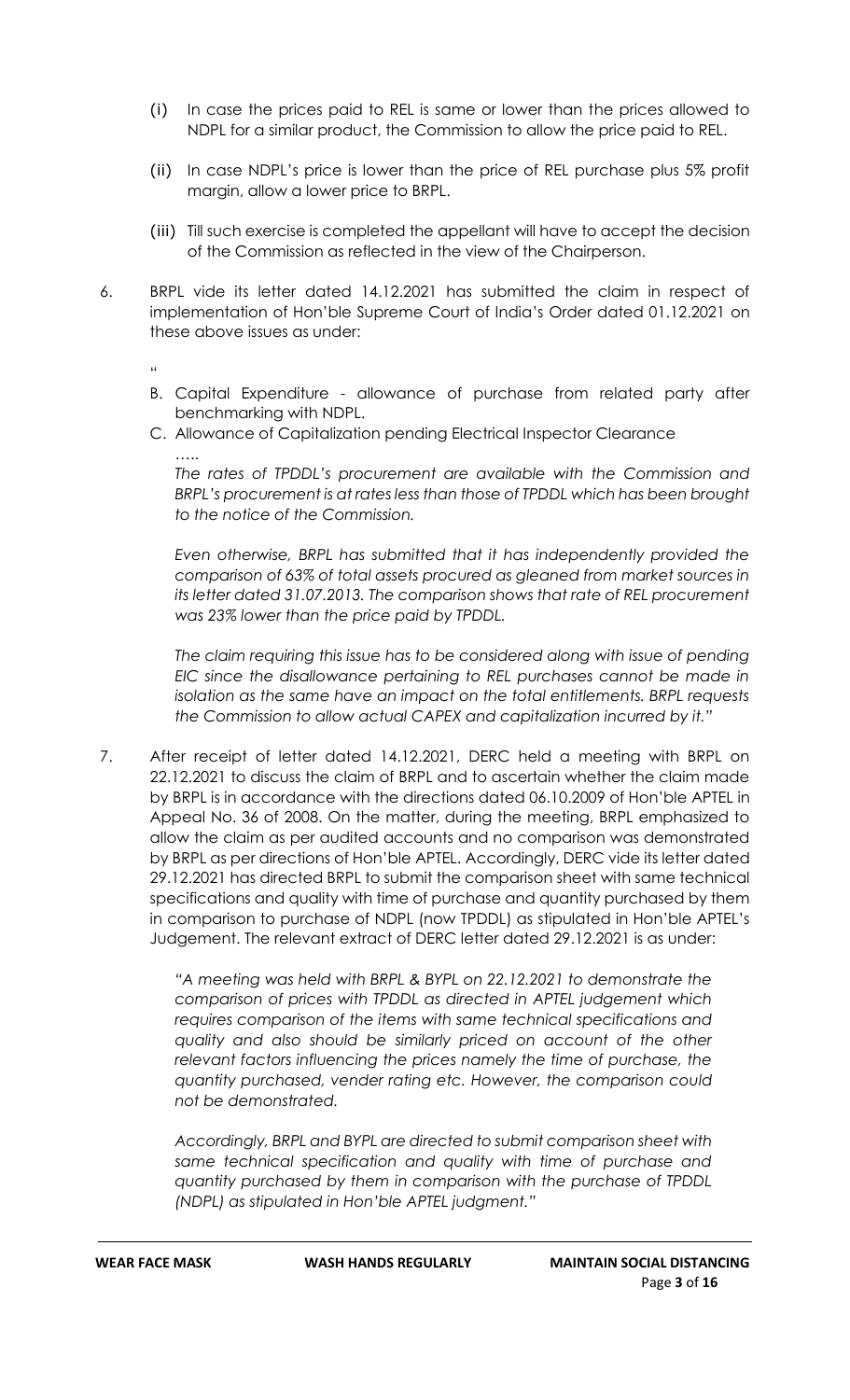- 8. Further, the Commission in response to BRPL letter dated 31.12.2021 and 03.01.2022, to put a quietus to the dwelling controversy, vide its letter dated 20.01.2022, has shared the available data regarding the purchase orders of NDPL for FY 2004-05 & FY 2005-06 collected during the ongoing exercise of review of capitalization. Accordingly, BRPL was directed to submit their respective item-wise costs as well as comparison sheets with a clear comparison of the prices paid by them to REL against the prices paid by NDPL for similar products of same technical specifications and quality, with time of purchase and quantity purchased by them etc., as laid down in the APTEL's order dated 06.10.2009 in Appeal No. 36 of 2008 and as per enclosed format Annexure II & III of DERC's letter dated 06.01.2015. The said details were also to be submitted in soft copy in excel workbook within a period of one week. BRPL was also directed to submit the details of assets capitalised for purchases from REL and other than REL as per enclosed formats in line with APTEL's Order dated 06.10.2009 in Appeal No. 36 of 2008 within a period of one week. The said details were also to be submitted in soft copy in excel workbook. Further, as capitalization of assets purchased from REL was being re-examined against NDPL prices, BRPL and BYPL were also asked that they may point out specific instances of any overlap noticed by them during this exercise.
- 9. Since the data was not submitted by BRPL in time, DERC vide its letter dated 03.02.2022, again directed BRPL to submit the details immediately as sought in DERC letter dated 20.01.2022 as per formats provided to them, so that the Commission can implement the Orders of Hon'ble Supreme Court of India within the stipulated time frame.
- 10. BRPL vide its letter dated 08.02.2022 has stated as under regarding the assessment of data in purchase orders provided by the Commission vide its letter dated 20.01.2022:

*"10. Without prejudice to the above, on assessment of data and Purchase Orders provided by the Ld. Commission by its letter dated 20.01.2022, it is submitted that:*

- *a) The comparison provided by BRPL on 31.07.2013, 13.11.2013 and 13.03.2015 includes major Materials which were part of BRPL's CAPEX Scheme for FY 2004-05 to FY 2006-07 which inter alia includes Meters, HT Cables, LT Cables, Conductors, Power Transformers, Feeder Pillars, Joints, RMUs, and HVDS Schemes.*
- *b) In terms of the data provided by Ld. Commission, the Purchase Orders were indexed into 180 serial numbers. Upon verification of the individual Purchase Orders, it was found that there were 200 Purchase Orders which included 417 Materials.*
- *c) Out of the said 417 Materials there are seventy-two (72) Materials purchased by NDPL which were similar to the purchases of BRPL in the relevant Financial Years.*
- *d) In terms of the data submitted by BRPL in 2013 as well as the data provided/offered by the Ld. Commission by its letter dated 20.01.2022, Ld. Commission has to allow Rs. 1004 Crores out of total purchases of Rs. 1006 Crores from REL by BRPL. Detailed analysis of the entitlement of BRPL in terms of the APTEL Judgement is annexed hereto and marked as Annexure-B. Brief summary of the comparison is tabulate herein below: -*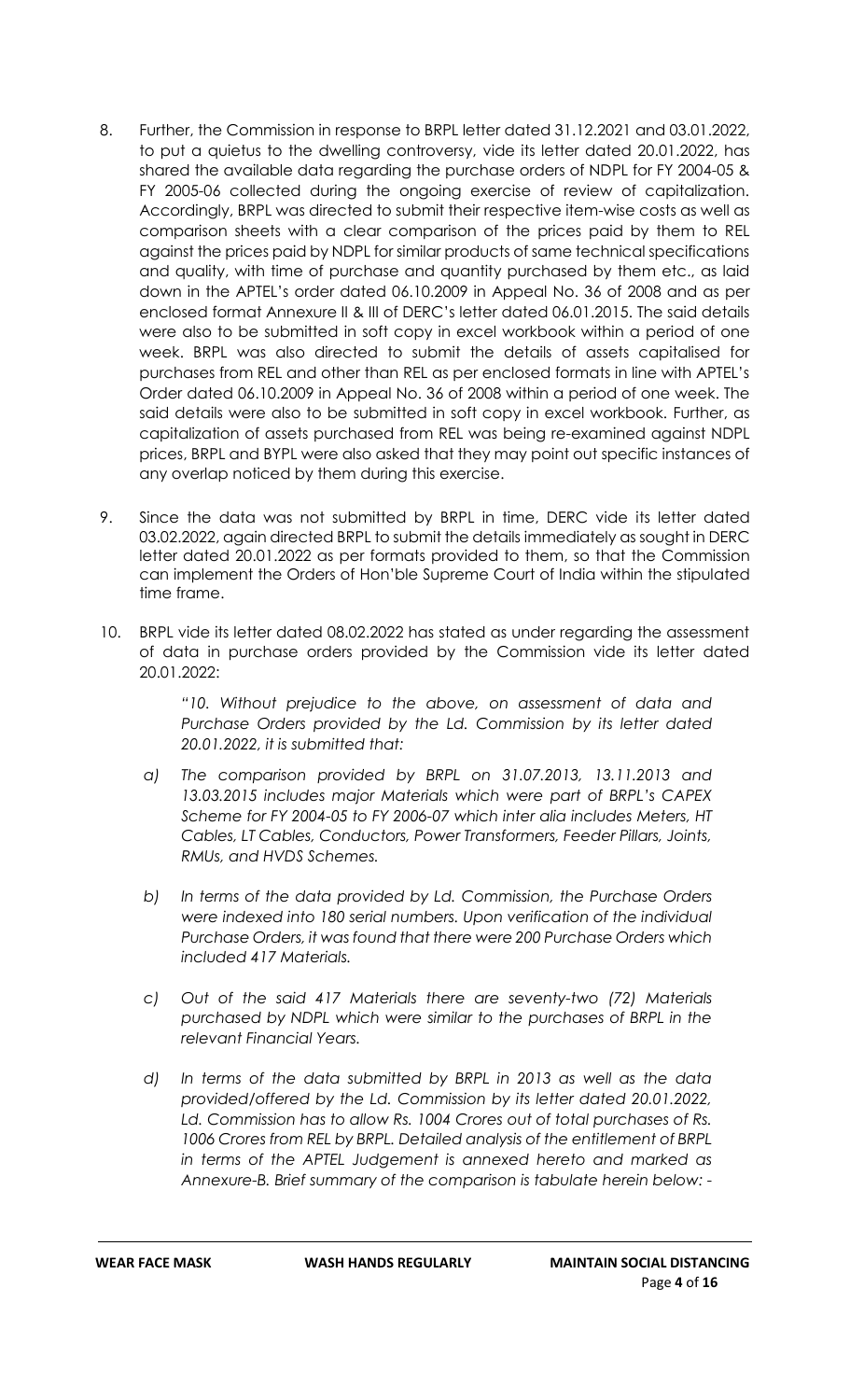| SI. No        | <b>Particulars</b>                           | Rs.  |
|---------------|----------------------------------------------|------|
|               |                                              | Cr.  |
|               | Total purchases from REL                     | 1006 |
| $\mathcal{P}$ | Materials comparable with NDPL               | 692  |
| 3             | Material not traceable in documents provided | 314  |
|               | by the Ld. Commission                        |      |
|               | Comparison with NDPL as per APTEL Judgement  |      |
|               | Materials where prices are lower than NDPL   | 678  |
| 5             | Materials where prices are higher than NDPL  | 14   |
|               | Prices of SI. 5 at NDPL prices               | 12   |
|               | BRPL's entitlements (3+4+6)                  | ∩∩∠  |

- *e) Kindly note that:*
	- *(i) Out of purchases worth Rs. 1006 Crores made by BRPL from REL, BRPL was able to compare purchases worth Rs. 692 Crores which were similar.*
	- *(ii) Upon comparison, it was found that prices for materials worth Rs. 678 Cores purchased by BRPL is lower than NDPL rates.*
	- *(iii) For Materials where NDPL rate is lower, BRPL does not have the date of purchases made by REL. As such, in the spirit of the directions in paragraphs nos. 57 and 58 of the APTEL Judgment, for cases where NDPL's price is lower than the price paid by BRPL, BRPL is entitled to Rs. 12 Crores (at NDPL's price). Accordingly, BRPL has considered NDPL prices wherever the prices incurred by BRPL are more than NDPL's prices for Materials worth Rs. 14 Crores. However, without prejudice to the above, BRPL has submitted the justification for some of the categories where prices were higher which is annexed hereto and marked as Annexure-C.*
	- *(iv) Therefore, as against the total of Rs. 692 Cores, BRPL is entitled Rs. 690 Crores (Rs. 678 Crores plus Rs. 12 Crores) (i.e., 99.7% of the total amount paid by BRPL in terms of value).*
	- *(v) As regards the remaining Material worth Rs. 314 Crores (Rs. 1006 Crores less Rs. 692 Crores), the Ld. Commission has not furnished/offered any document for comparison. In the absence of any document which establishes otherwise, and considering the overall comparison of materials, since the Ld. Commission has not discharged its onus of providing the complete documentation for comparison, an adverse inference is required to be drawn that if such documentation had been provided, it would have established that BRPL's price is lesser than that of NDPL. On that basis, Ld. Commission is requested to allow the cost of incomparable materials in its entirety."*
- 11. However, from Annexure-1 of the comparison sheet submitted by BRPL vide its letter dated 08.02.2022, it was observed that out of total number of 1127 number of line items having value of Rs.1005.22 Crore as indicated, a clear comparison of 98 number of line items has been made with the purchases of NDPL items.
- 12. Further, on preliminary examination of data submitted by BRPL, it was observed that as many as around 339 unique items, no data has been indicated regarding the purchases of NDPL items.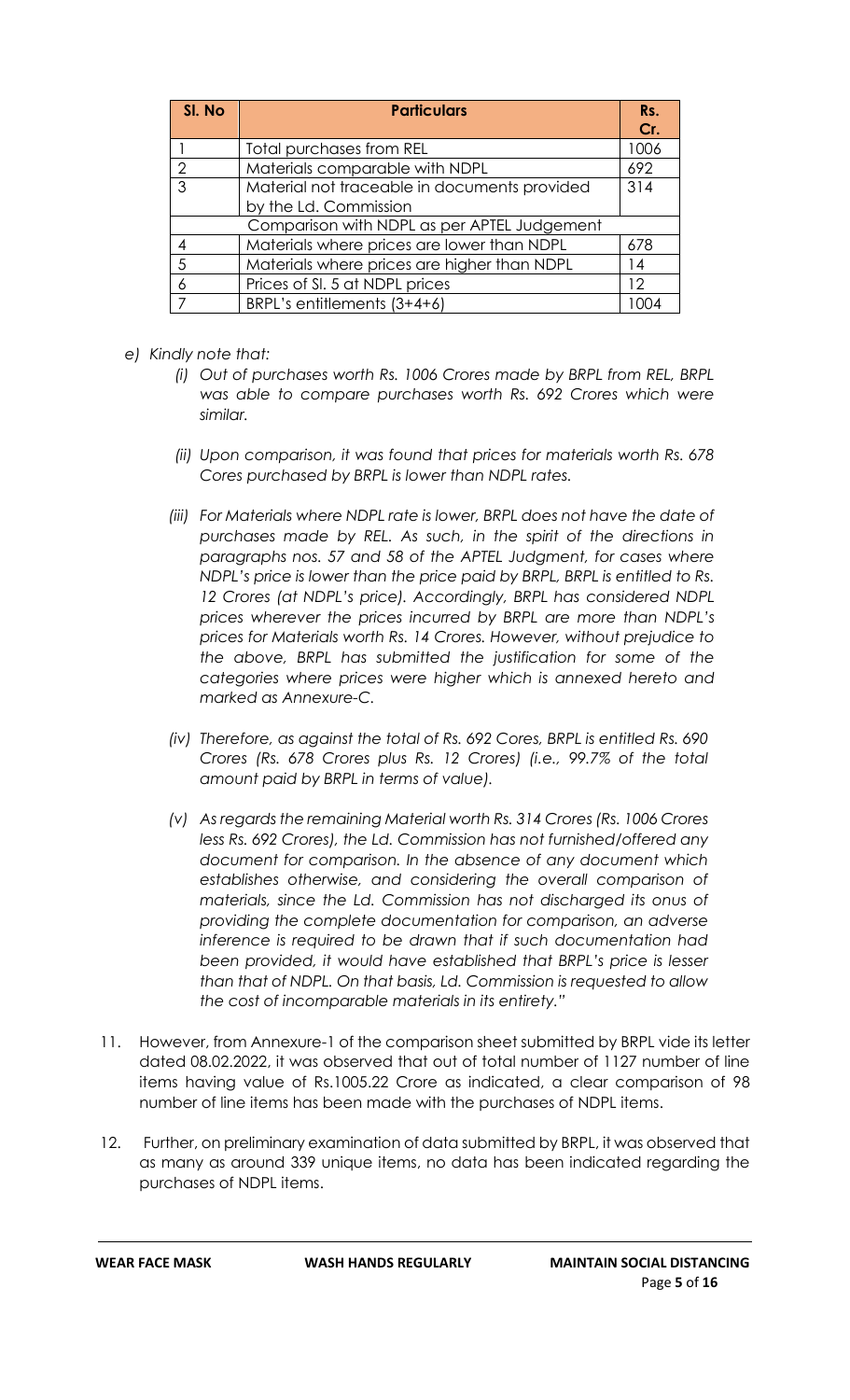- 13. The Commission, in order to comply with the directions of Hon'ble Supreme Court of India, to ensure the transparency while exercising its powers and discharging its functions as required under Section 86(3) of the Electricity Act, 2003, and to facilitate the comparison of large number of items, has sought the purchase orders for remaining items (371 unique items of BRPL & BYPL) from NDPL (now TPDDL), vide its letter dated 21.02.2022, which were required to be submitted by 23.02.2022. TPDDL vide its letter dated 02.03.2022 has submitted details of Purchase Orders or the Good Receipt Note (GRN) maintained by the store for the available items. For balance items for which Purchase Orders or the Good Receipt Note (GRN) was not maintained, TPDDL stated that TPDDL does not have purchase orders as either these items are consumables or similar rating/similar specifications items were not purchased.
- 14. DERC vide its letter dated 04.03.2022 has forwarded the data received from TPDDL to BRPL and to submit the comparison as per DERC letter dated 21.01.2022, within 7 days of issue of the letter. BRPL vide its letter dated 10.03.2022, 'without prejudice and under protest' has stated that BRPL is in process of reviewing the data provided by DERC vide letter dated 04.03.2022 and will submit the same at the earliest.
- 15. BRPL vide its letter dated 15.03.2022, 'without prejudice and under protest' has submitted the data and stated as under:
	- *f) In terms of the data submitted by BRPL in 2013 as well as the data provided/offered by the Ld. Commission by its letter dated 20.01.2022 and 04.03.2022, Ld. Commission has to allow Rs. 1003 Crores out of total purchases of Rs. 1006 Crores from REL by BRPL. Comparison provided by earlier our letters dated 31.07.2013, 13.11.2013 and 08.02.2022 has also been taken into account in our detailed analysis, which is annexed hereto and marked as Annexure-A. Brief summary of the comparison is tabulated herein below: -*

| SI. No                                          | <b>Particulars</b>                           | Rs.  |  |  |  |  |  |  |  |  |
|-------------------------------------------------|----------------------------------------------|------|--|--|--|--|--|--|--|--|
|                                                 |                                              | Cr.  |  |  |  |  |  |  |  |  |
|                                                 | Total purchases from REL                     | 1006 |  |  |  |  |  |  |  |  |
| Purchase Orders made available for benchmarking |                                              |      |  |  |  |  |  |  |  |  |
| 2                                               | Materials comparable with NDPL               | 692  |  |  |  |  |  |  |  |  |
| 3                                               | Material not traceable in documents provided | 315  |  |  |  |  |  |  |  |  |
|                                                 | by the Ld. Commission                        |      |  |  |  |  |  |  |  |  |
|                                                 | Comparison with NDPL as per APTEL Judgement  |      |  |  |  |  |  |  |  |  |
| 4                                               | Materials where prices are lower than NDPL   | 616  |  |  |  |  |  |  |  |  |
| 5                                               | Materials where prices are higher than NDPL  | 76   |  |  |  |  |  |  |  |  |
| 6                                               | Prices of SI. 5 at NDPL prices               | 73   |  |  |  |  |  |  |  |  |
|                                                 | BRPL's entitlements (3+4+6)                  | 1003 |  |  |  |  |  |  |  |  |

- *3. Kindly note that:*
	- *a) Out of purchases worth Rs. 1006 Crores made by BRPL from REL, BRPL was able to compare purchases worth Rs. 692 Crores since the items purchased were comparable/similar.*
	- *b) Upon comparison, it was found that prices for Materials worth Rs. 616 Crores purchased by BRPL is lower than NDPL rates.*
	- *c) For Materials where NDPL rate is lower, BRPL does not have the date of purchases made by REL. As such, in the spirit of the directions in paragraphs nos. 57 and 58 of the APTEL*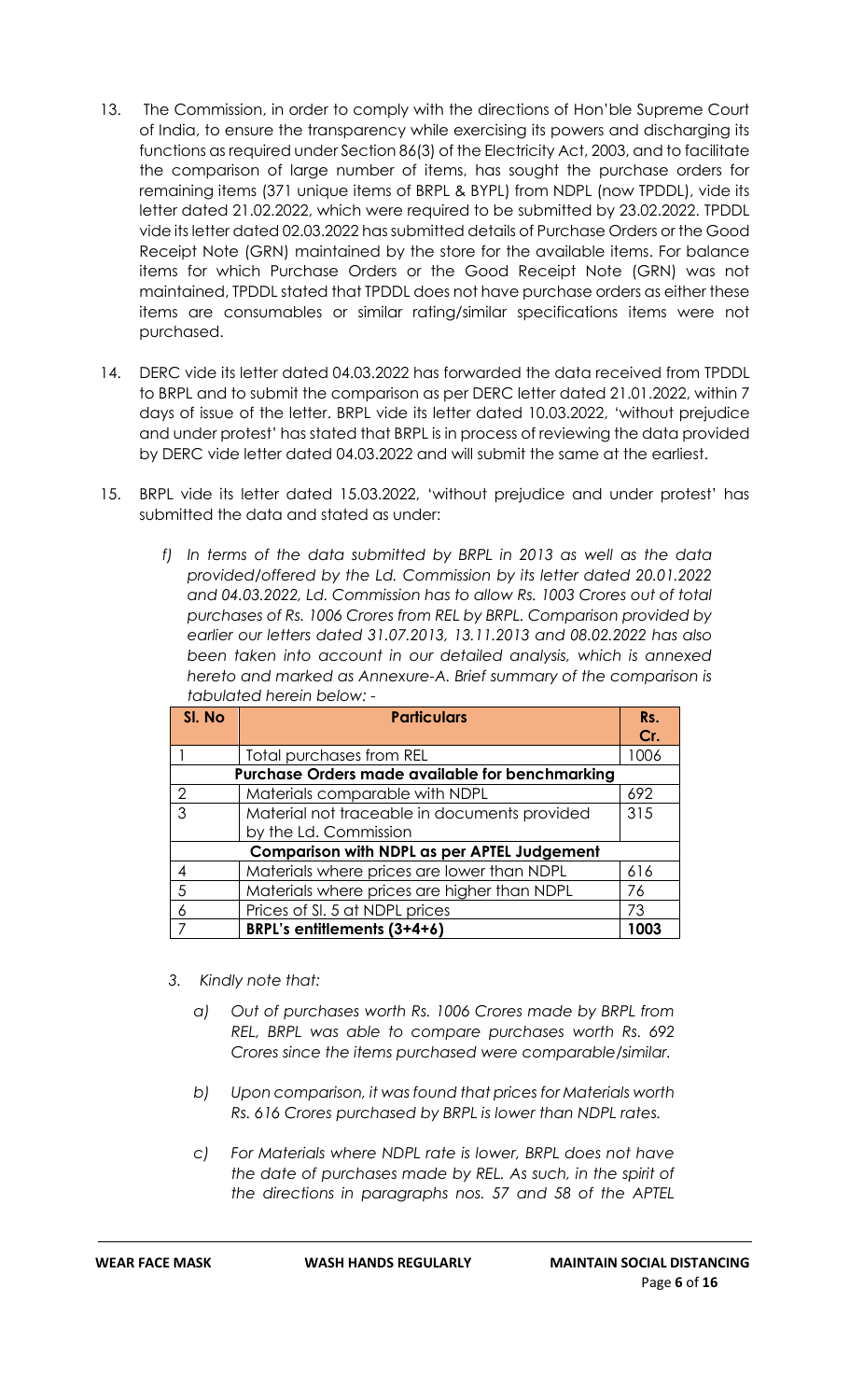*Judgment, for cases where NDPL's price is lower than the price paid by BRPL, BRPL is entitled to Rs.73 Crores (at NDPL's price) out of 76 Cr. incurred by BRPL. Accordingly, BRPL has considered NDPL prices wherever the prices incurred by BRPL are more than NDPL's prices for Materials worth Rs. 73 Crores. However, without prejudice to the above, BRPL has submitted the justification for some of the categories where prices were higher which is annexed hereto and marked as Annexure-B (Colly).*

- *d) Therefore, as against the total of Rs. 692 Cores of Materials comparable with NDPL, BRPL is entitled Rs. 689 Crores (Rs. 616 Crores plus Rs. 73 Crores).*
- *e) Remaining Materials worth Rs. 315 Crores (Rs. 1006 Crores less Rs. 692 Crores), Ld. Commission has not furnished/offered any document for comparison. In the absence of any document which establishes otherwise, and considering the overall comparison of materials, since the Ld. Commission has not discharged its onus of providing the complete documentation for comparison, an adverse inference is required to be drawn that if such documentation had been provided, it would have established that BRPL's price is lesser than that of NDPL. On that basis, Ld. Commission is requested to allow the cost of incomparable materials in its entirety."*
- *f) Therefore, out of total Materials worth Rs. 1006 Crores purchased by BRPL from REL, BRPL is entitled to Rs. 1003 Crores (i.e., 99.7% of the total amount paid by BRPL in terms of value).*

*---------*

#### *Annexure-A*

|         |                                              |        |          | Amount (Rs. in Cr.)                                                                    |
|---------|----------------------------------------------|--------|----------|----------------------------------------------------------------------------------------|
| SI. No. | <b>Description</b>                           | Total  | Annexure | <b>Remarks</b>                                                                         |
|         | Comparable items breakup                     |        |          |                                                                                        |
| A       | <b>HVDS</b>                                  | 528.89 | AI       | Lump sum Basis                                                                         |
| B       | <b>EHV + Schemes + Meter</b>                 |        |          |                                                                                        |
| B.1     | Rates less than NDPL                         | 86.91  | A2       | Comparison made<br>on weighted<br>average basis on<br>data submitted by<br><b>DERC</b> |
| B.2     | Rates higher than NDPL                       | 76.01  | A3       |                                                                                        |
|         | <b>Grand total of comparable</b><br>material | 691.81 |          |                                                                                        |
|         | Rates of line item B.2 on NDPL<br>rates      |        |          |                                                                                        |
| C       | <b>B.2</b> material at NDPL Rates            | 72.75  | A3       | Comparison made<br>on weighted<br>average basis on<br>data submitted by<br>DERC.       |

#### *Summary Rate Comparison-BRPL*

16. It is pertinent to state that regarding price comparison, Hon'ble APTEL in its judgement in Appeal No. 36/2008 has specifically directed as follows: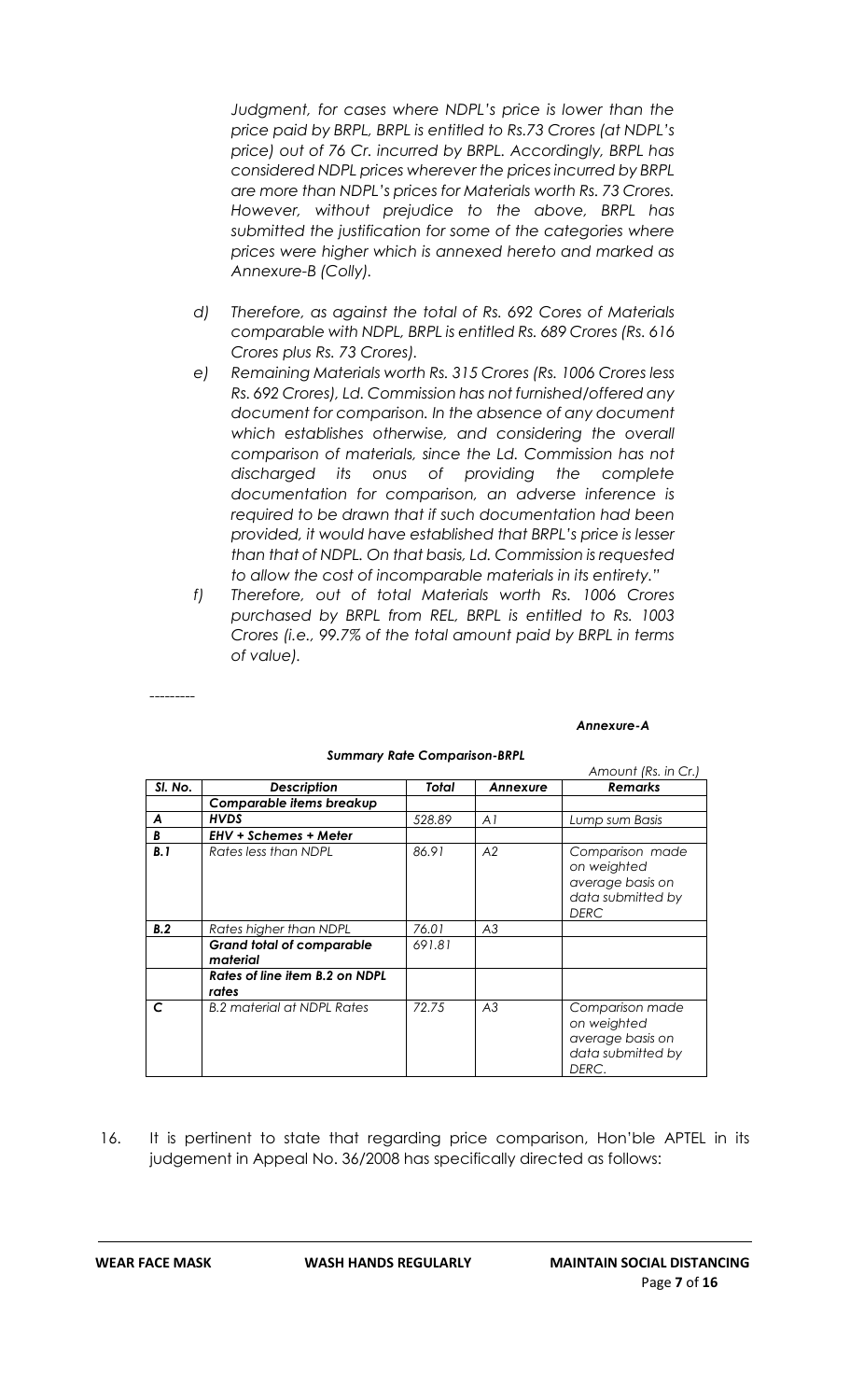*"57… In case the price paid to REL is same as or lower than the price allowed to NDPL for a comparable commodity, the Commission shall allow the price paid to REL. The Commission shall, however, allow a lesser price if the NDPL's price is lower than the price of REL's purchase plus 5% profit margin. Till such exercise is completed the appellant will have to accept the decision of the Commission as reflected in the view of the Chairperson."*

- 17. Accordingly, in case the prices paid to REL is same or lower than the prices allowed to NDPL for a similar product, the Commission has to allow the price paid to REL. **In case NDPL's price is lower than the price of REL purchase plus 5% profit margin, the Commission has to allow to BRPL a lower price.**
- 18. However, BRPL and BYPL vide their letters dtd. 8/02/2022 and 15/03/2022 have submitted before the Commission that they do not have details of REL's purchase though the same has been mandated by Hon'ble APTEL to be considered by the Commission. More specifically, BRPL at para 10 (e) (iii) of its letter dated 08.02.2022 and para 3 (c) of letter dated 15.03.2022, has already admitted that for the materials where NDPL rate is lower, BRPL does not have the data of purchases made by REL. It is also noted that BRPL has not indicated their efforts for calling of purchase price of REL being their sister concern even though Hon'ble APTEL in its judgement dated 06.10.2009 has made the directions for comparison.
- 19. **Accordingly, as per the directions of Hon'ble APTEL in the said judgment, the exercise to this extent is not completed till now**. Therefore, as mandated by Hon'ble APTEL, BRPL & BYPL have to accept the decision of the Commission as reflected in the view of the Chairperson in the impugned Tariff Order dtd. 23/02/2008 in Appeal No. 36/2008. The Commission will reconsider the impact of the same when details of REL purchases is provided by BRPL & BYPL.
- 20. Accordingly, the two pending issues as mentioned above are deliberated and decided as under:

## **Issue-1: Capital Expenditure - allowance of purchase from related party after benchmarking with NDPL.**

**CATEGORY 'A': Items not comparable:**

#### **A1: Purchases made by BRPL without description of the Material in the Purchase Orders**

# **A1.1: Comparison of HVDS for 423 number of line items for Rs. 528.82 Crore**

- 19. BRPL vide its letter dated 08.02.2022 has submitted the comparison of HVDS on Dwelling Unit (DU) basis. BRPL has submitted that the rate of material paid by NDPL (now TPDDL), for the procurement of equipment for HVDS system on per DU basis is Rs. 37,189 whereas the rate of material paid by BRPL is Rs.19,602 per DU.
- 20. As per Annexure B6 of the BRPL's Letter dated 08.02.2022, BRPL has submitted that the electrification on HVDS system has been carried out by placing an Order on REL for a value of Rs. 528.89 Crore during FY 2004-05 and 2005-06.
- 21. As per judgement dated 06.10.2019 in Appeal No. 36 of 2008, Hon'ble APTEL has directed that item wise comparison has to be made. The Appellant has to prove that the items purchased by NDPL are of same technical specifications and quality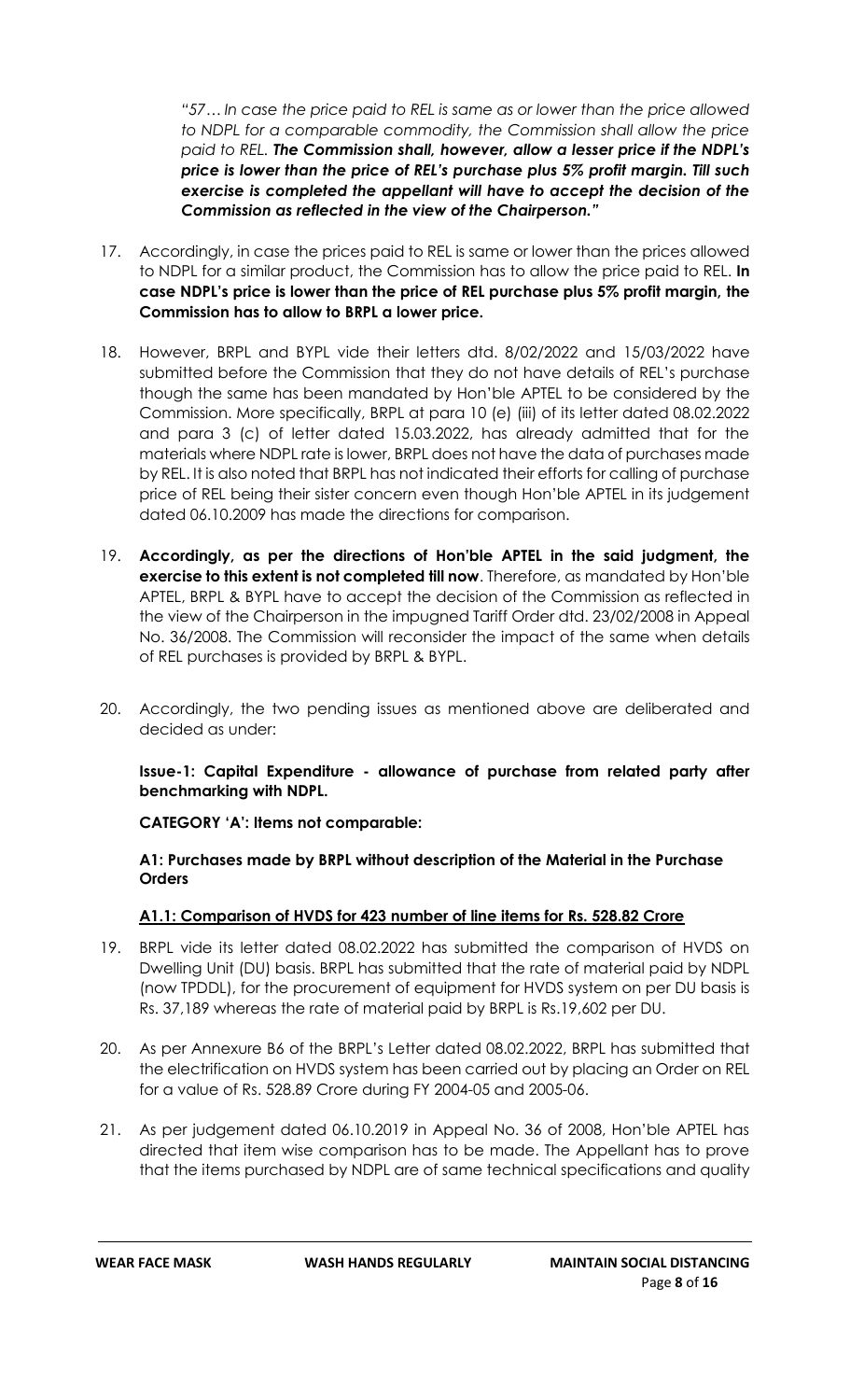and should be similarly priced on account of other relevant factors influencing the prices namely the time of purchase, the quantity purchased, vendor rating etc.

- 22. It is noted from the purchase orders that BRPL has placed the order on M/s REL Limited for HVDS on Dwelling Unit basis. A perusal of the said purchase orders show that there is only a general description regarding supply of materials for different colonies, without any details of the specific items covered by the purchase orders. On the other hand, the purchase order of NDPL (now TPDDL), for HVDS system specifies the different material used such as 25 kVA transformer, PCC polls, conductor etc. which are required for HVDS system. It has been noted, for example, from PO no. NDPL/ENGG/APDRP/543/04 dated 23.10.2004 that as many as 45 items have been specified in the purchase order for electrification of Lawrence Road on HVDS.
- 23. It is beyond comprehension that how the distribution licensee could have placed the order for electrification of area on HVDS system on dwelling units without specifying the material which is required for HVDS system. It has also been noted that based on the proposal of the distribution licensee, DERC vide its letter no. F.17 (13-D)/Engg./DERC/2004-05/5499 dated 15.09.2004, while giving *'In-principle'* approval for installation of HVDS system has noted as under:

#### *HVDS Works*

*The original DPR for capex works had proposed HVDS works covering 140 colonies at an estimated cost of Rs. 166.05 Crore. The revised DPR contains the proposal to electrify 36 colonies with HVDS at an estimated cost of Rs. 69.24 Crore.*

*On detailed analysis, it was found that cost of other materials used is almost 200% of the total cost of transformers, poles and conductors. It was also noted that the cost of transformer and pole considered by BRPL is on the higher side. On the basis of this analysis and adopting the prevalent market rates, the scheme report for HVDS works submitted by BRPL is approved for 36 colonies at an estimated cost of Rs. 48.20 crore as per details given in annexure II.*

24. It has been observed that while according *'In-principle'* approval for HVDS schemes, the Commission in Annexure-II of its letter dated 15.09.2004, has considered the estimated cost of the scheme based on the material/equipment such as 25 kVA single phase transformer, PCC poles, conductor etc. to be used for electrification. Further, DERC vide its letter dated 22.11.2004 on HVDS system had revised the estimate based on BRPL letter dated 06.10.2004 stating that rates for transformers and poles required for HVDS system as mentioned in DPR are reasonable. Annexure-II of DERC letter dated 15.09.2004 is as under:

| SI.            | <b>BRPL</b> |                 |       |                              |              | Equipment proposed |        |           | Total           |         |          |                        | <b>Total Amount Approved (Rs.)</b> |             |
|----------------|-------------|-----------------|-------|------------------------------|--------------|--------------------|--------|-----------|-----------------|---------|----------|------------------------|------------------------------------|-------------|
| <b>No</b>      | Colony      |                 |       | Transformer (25 KVA, single) | Poles (PCC)  |                    |        | Conductor |                 |         | Amount   | Amount                 | Other                              | Total       |
|                | Name        | Qty             | Rate  | Amt (Rs.)                    | Qty          | Rate               | Amt    | Qty       | Rat             | Amount  | proposed | towards                | items                              | Amount (Rs) |
|                |             | (Nos<br>$\cdot$ | (Rs.) |                              | $($ Nos. $)$ | (Rs.)              | (Rs.)  | (Mtr.)    | e<br>(Rs.       | (Rs.)   | (Rs.)    | Trfs, Poles<br>& Cond. | (200% of<br>the major              |             |
|                |             |                 |       |                              |              |                    |        |           | /m <sub>1</sub> |         |          |                        | items)                             |             |
|                | Anand       | 101             | 30250 |                              | 162          | 1700               |        | 27770     | 50              |         | 20604000 | 4719150                | 9438300                            |             |
|                | Vihar       |                 |       |                              |              |                    |        |           |                 |         |          |                        |                                    |             |
|                | Gurpreet    |                 |       |                              |              |                    |        |           |                 |         |          |                        |                                    |             |
|                | Ngr-26      |                 |       | 3055250                      |              |                    | 275400 |           |                 | 1388500 |          |                        |                                    | 14157450    |
| $\overline{2}$ | Dabar       | 27              | 30250 |                              | 43           | 1700               |        | 7723      | 50              |         | 5457000  | 1276000                | 2552000                            |             |
|                | Enclave-    |                 |       |                              |              |                    |        |           |                 |         |          |                        |                                    |             |
|                | 115         |                 |       | 816750                       |              |                    | 73100  |           |                 | 386150  |          |                        |                                    | 3828000     |
| 3              | Dharampur   | 79              | 30250 |                              | 126          | 1700               |        | 21830     | 50              |         | 16116000 | 3695450                | 7390900                            |             |
|                | $a-145$     |                 |       | 2389750                      |              |                    | 214200 |           |                 | 1091500 |          |                        |                                    | 11086350    |
| 4              | Dichaun     | 84              | 30250 |                              | 134          | 1700               |        | 23079     | 50              |         | 17059500 | 3922750                | 7845500                            |             |
|                | Enclave-    |                 |       |                              |              |                    |        |           |                 |         |          |                        |                                    |             |
|                | 152         |                 |       | 2541000                      |              |                    | 227800 |           |                 | 1153950 |          |                        |                                    | 11768250    |
| 5              | Gopal Nar   | 69              | 30250 |                              | 111          | 1700               |        | 19164     | 50              |         | 14101500 | 3234150                | 6468300                            |             |
|                | Dhansa Rd-  |                 |       |                              |              |                    |        |           |                 |         |          |                        |                                    |             |
|                | 224         |                 |       | 2087250                      |              |                    | 188700 |           |                 | 958200  |          |                        |                                    | 9702450     |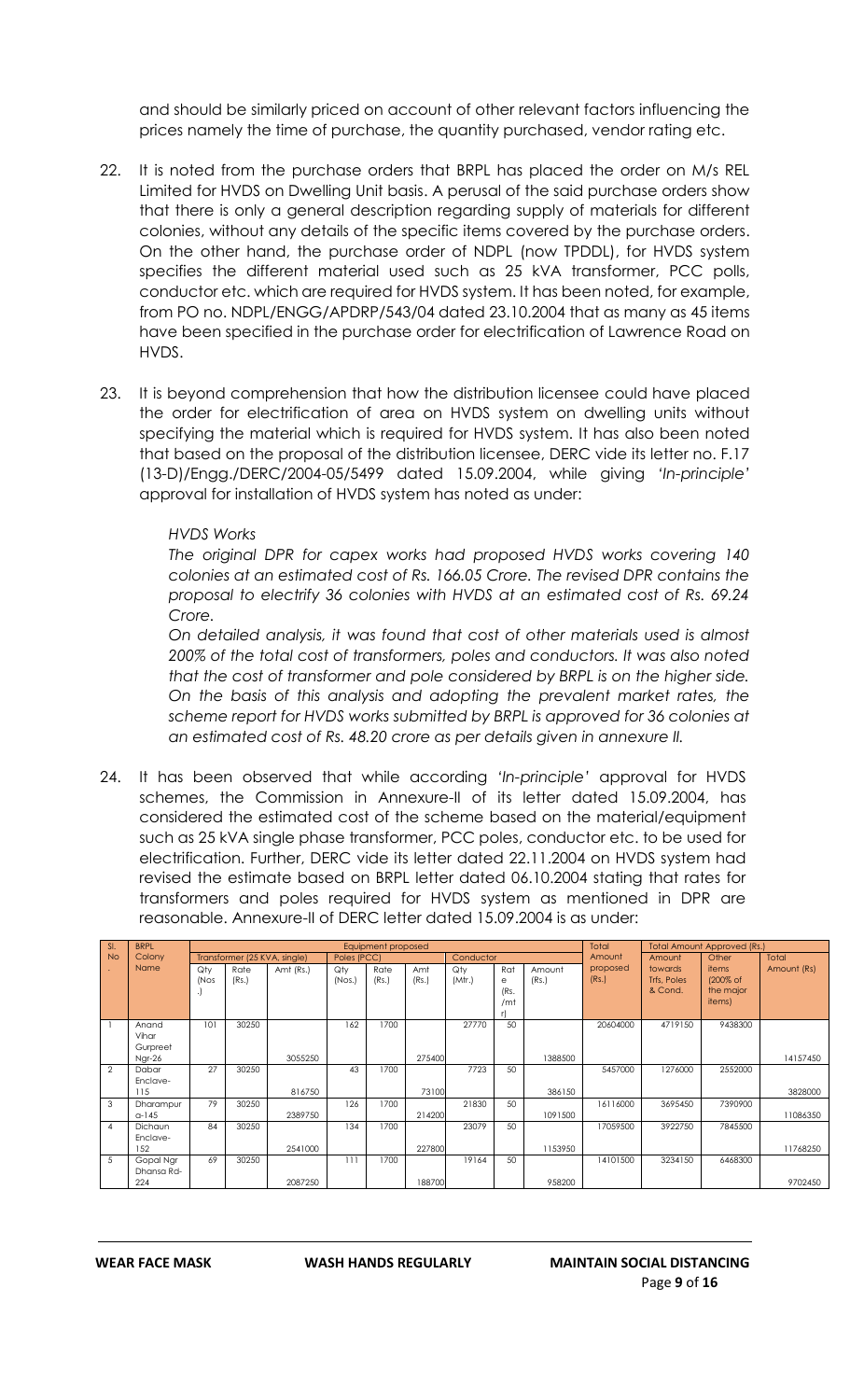| SI.            | <b>BRPL</b>                | Equipment proposed |                              |                      |             |       |                   |           |           |                     | Total     |                        | Total Amount Approved (Rs.) |                       |
|----------------|----------------------------|--------------------|------------------------------|----------------------|-------------|-------|-------------------|-----------|-----------|---------------------|-----------|------------------------|-----------------------------|-----------------------|
| <b>No</b>      | Colony                     |                    | Transformer (25 KVA, single) |                      | Poles (PCC) |       |                   | Conductor |           |                     | Amount    | Amount                 | Other                       | Total                 |
|                | Name                       | Qty                | Rate                         | Amt (Rs.)            | Qty         | Rate  | Amt               | Qty       | Rat       | Amount              | proposed  | towards                | items                       | Amount (Rs)           |
|                |                            | (Nos<br>.)         | (Rs.)                        |                      | (Nos.)      | (Rs.) | (Rs.)             | (Mtr.)    | e<br>(Rs. | (Rs.)               | (Rs.)     | Trfs, Poles<br>& Cond. | (200% of<br>the major       |                       |
|                |                            |                    |                              |                      |             |       |                   |           | /mt       |                     |           |                        | items)                      |                       |
|                |                            |                    |                              |                      |             |       |                   |           | r)        |                     |           |                        |                             |                       |
| 6              | New<br>Roshanpur           | 46                 | 30250                        |                      | 73          | 1700  |                   | 12886     | 50        |                     | 938500    | 2159900                | 4319800                     |                       |
|                | a Ext-602                  |                    |                              | 1391500              |             |       | 124100            |           |           | 644300              |           |                        |                             | 6479700               |
| $\overline{7}$ | Ranaji                     | 143                | 30250                        |                      | 229         | 1700  |                   | 39076     | 50        |                     | 29146500  | 6668850                | 13337700                    |                       |
|                | enclave                    |                    |                              |                      |             |       |                   |           |           |                     |           |                        |                             |                       |
| 8              | Ph-II-741<br>Shivram       | 124                | 30250                        | 4325750              | 199         | 1700  | 389300            | 34014     | 50        | 1953800             | 25321500  | 5790000                | 11580000                    | 20006550              |
|                | Park E1 &                  |                    |                              |                      |             |       |                   |           |           |                     |           |                        |                             |                       |
|                | E2-882                     |                    |                              | 3751000              |             |       | 338300            |           |           | 1700700             |           |                        |                             | 17370000              |
| 9              | Vidhya<br>Vihar A & B      | 33                 | 30250                        |                      | 53          | 1700  |                   | 9410      | 50        |                     | 6732000   | 1558850                | 3117700                     |                       |
|                | block                      |                    |                              | 998250               |             |       | 90100             |           |           | 470500              |           |                        |                             | 4676550               |
| 10             | Patel                      | 105                | 30250                        |                      | 168         | 1700  |                   | 28783     | 50        |                     | 21369000  | 4901000                | 9802000                     |                       |
|                | Garden &                   |                    |                              |                      |             |       |                   |           |           |                     |           |                        |                             |                       |
|                | Patel Gdn<br>Ext           |                    |                              | 3176250              |             |       | 285600            |           |           | 1439150             |           |                        |                             | 14703000              |
| 11             | Hastal                     | 79                 | 30250                        |                      | 127         | 1700  |                   | 21898     | 50        |                     | 16167000  | 3700550                | 7401100                     |                       |
|                | Vihar ( $B$ &              |                    |                              |                      |             |       |                   |           |           |                     |           |                        |                             |                       |
| 12             | C) block<br>Jain Ciny      | 105                | 30250                        | 2389750<br>3176250   | 168         | 1700  | 215900<br>285600  | 28783     | 50        | 1094900<br>1439150  | 21369000  | 4901000                | 9802000                     | 11101650<br>14703000  |
| 13             | Kailash Puri               | 107                | 30250                        |                      | 171         | 1700  |                   | 29356     | 50        |                     | 21802500  | 4995250                | 9990500                     |                       |
|                | Extn                       |                    |                              | 3236750              |             |       | 290700            |           |           | 1467800             |           |                        |                             | 14985750              |
| 14             | Indira Park                | 15                 | 30250                        |                      | 23          | 1700  |                   | 4415      | 50        |                     | 2958000   | 713600                 | 1427200                     |                       |
|                | Extn Pt-I                  |                    |                              | 453750               |             |       | 39100             |           |           | 220750              |           |                        |                             | 2140800               |
| 15             | Uttam Ngr<br><b>Bharat</b> | 67                 | 30250                        |                      | 106         | 1700  |                   | 18455     | 50        |                     | 13566000  | 3129700                | 6259400                     |                       |
|                | Vihar                      |                    |                              |                      |             |       |                   |           |           |                     |           |                        |                             |                       |
|                | <b>Block-A</b>             |                    |                              | 2026750              |             |       | 180200            |           |           | 922750              |           |                        |                             | 9389100               |
| 16             | <b>Bharat</b><br>Vihar     | 80                 | 30250                        |                      | 127         | 1700  |                   | 21999     | 50        |                     | 16243500  | 3735850                | 7471700                     |                       |
|                | <b>Block-B</b>             |                    |                              | 2420000              |             |       | 215900            |           |           | 1099950             |           |                        |                             | 11207550              |
| 17             | Nand Vihar                 | 35                 | 30250                        | 1058750              | 56          | 1700  | 95200             | 10018     | 50        | 500900              | 7191000   | 1654850                | 3309700                     | 4964550               |
| 18             | Nishant                    | 23                 | 30250                        |                      | 36          | 1700  |                   | 6575      | 50        |                     | 4590000   | 1085700                | 2171400                     |                       |
| 19             | Park<br>Shivpuri           | 100                | 30250                        | 695750               |             | 1700  | 61200             |           | 50        | 328750              |           |                        |                             | 3257100               |
|                | New                        |                    |                              |                      |             |       |                   |           |           |                     |           |                        |                             |                       |
|                | Deendanp                   |                    |                              |                      |             |       |                   |           |           |                     |           |                        |                             |                       |
|                | Ur                         |                    |                              | 3025000              | 90          | 1700  | 0                 |           |           | $\mathsf{O}\xspace$ |           |                        |                             | 0                     |
| 20             | Subhash<br>Park Extn       | 56                 | 30250                        | 1694000              |             |       | 153000            | 15721     | 50        | 786050              | 11500500  | 2633050                | 5266100                     | 7899150               |
| 21             | Uttam Ngr                  | 19                 | 30250                        |                      | 31          | 1700  |                   | 5731      | 50        |                     | 3952500   | 914000                 | 1828000                     |                       |
|                | LOP <sub>(Z</sub>          |                    |                              |                      |             |       |                   |           |           |                     |           |                        |                             |                       |
| 22             | block)<br>New              | 25                 | 30250                        | 574750               | 40          | 1700  | 52700             | 7216      | 50        | 286550              | 5074500   | 1185050                | 2370100                     | 2742000               |
|                | Roshan                     |                    |                              |                      |             |       |                   |           |           |                     |           |                        |                             |                       |
|                | Pura Ext.                  |                    |                              |                      |             |       |                   |           |           |                     |           |                        |                             |                       |
|                | block-608                  | 39                 |                              | 756250               |             |       | 68000             |           |           | 360800              |           | 1831600                |                             | 3555150               |
| 23             | Vandana<br>Vihar-971       |                    | 30250                        | 1179750              | 62          | 1700  | 105400            | 10929     | 50        | 546450              | 7879500   |                        | 3663200                     | 5494800               |
| 24             | Rajdhani                   | 29                 | 30250                        |                      | 46          | 1700  |                   | 8263      | 50        |                     | 5865000   | 1368600                | 2737200                     |                       |
|                | Park P&T-                  |                    |                              |                      |             |       |                   |           |           |                     |           |                        |                             |                       |
| 25             | 711<br>Akash               | 27                 | 30250                        | 877250               | 44          | 1700  | 78200             | 7858      | 50        | 413150              | 5559000   | 1284450                | 2568900                     | 4105800               |
|                | Vihar-09                   |                    |                              | 816750               |             |       | 74800             |           |           | 392900              |           |                        |                             | 3853350               |
| 26             | Prem Ngr                   | 37                 | 30250                        |                      | 59          | 1700  |                   | 10456     | 50        |                     | 7522500   | 1742350                | 3484700                     |                       |
|                | Phase-I, II,               |                    |                              |                      |             |       |                   |           |           |                     |           |                        |                             |                       |
| 27             | Ш<br>Prem Ngr              | 191                | 30250                        | 1119250              | 306         | 1700  | 100300            | 52138     | 50        | 522800              | 39015000  | 8904850                | 17809700                    | 5227050               |
|                | Phase                      |                    |                              |                      |             |       |                   |           |           |                     |           |                        |                             |                       |
|                | A,B,D,E,F                  |                    |                              |                      |             |       |                   |           |           |                     |           |                        |                             |                       |
| 28             | block<br>Dharampur         | 50                 | 30250                        | 5777750              | 80          | 1700  | 520200            | 14000     | 50        | 2606900             | 10200000  | 234850                 | 4697000                     | 26714550              |
|                | a Ist                      |                    |                              | 1512500              |             |       | 136000            |           |           | 700000              |           |                        |                             | 4931850               |
| 29             | Sangam                     | 255                | 30250                        |                      | 408         | 1700  |                   | 69418     | 50        |                     | 52071000  | 11878250               | 23756500                    |                       |
|                | Vihar G                    |                    |                              |                      |             |       |                   |           |           |                     |           |                        |                             |                       |
| 30             | <b>Block</b><br>Ambedkar   | 116                | 30250                        | 7713750              | 185         | 1700  | 693600            | 31685     | 50        | 3470900             | 23582000  | 5407750                | 10815500                    | 35634750              |
|                | Colony                     |                    |                              | 3509000              |             |       | 314500            |           |           | 1584250             |           |                        |                             | 16223250              |
| 31             | Shakti Vihar               | 104                | 30250                        | 3146000              | 168         | 1700  | 282200            | 28513     | 50        | 1425650             | 21165000  | 4853850                | 9707700                     | 14561550              |
| 32             | Om Nagar                   | 227                | 30250                        | 6866750              | 362         | 1700  | 61540C            | 61655     | 50        | 3082750             | 46206000  | 10564900               | 21129800                    | 31694700              |
| 33             | Vishwakar<br>ma Colony     | 154                | 30250                        | 4658500              | 246         | 1700  | 418200            | 41979     | 50        | 2098950             | 31339500  | 7175650                | 14351300                    | 21526950              |
| 34             | Paryavaran                 | 146                | 30250                        | 4416500              | 233         | 1700  | 396100            | 39819     | 50        | 1990950             | 29707500  | 6803550                | 13607100                    | 20410650              |
| 35             | Zakir Ngr                  | 312                | 30250                        | 9438000              | 499         | 1700  | 848300            | 84706     | 50        | 4235300             | 63622500  | 14521600               | 29043200                    | 43564800              |
| 36             | Lakhpat                    | 231                | 30250                        |                      | 370         | 1700  |                   | 62938     | 50        |                     | 47175000  | 10763650               | 21527300                    |                       |
| 37             | Part-II<br>Total           | 3440               |                              | 6987750<br>104060000 | 5498        |       | 629000<br>9346600 | 945624    |           | 3146900<br>47281200 | 692447500 | 160687800              | 321376600                   | 32290950<br>482063400 |
|                |                            |                    |                              |                      |             |       |                   |           |           |                     |           |                        |                             |                       |

- 25. It has been noted that the details of material/ equipment were submitted by BRPL while seeking *'In-principle'* approval from the Commission for HVDS system. However, while placing orders, no details of materials have been mentioned even though the dates of purchase order are after the *'In-principle'* approval of the Commission.
- 26. BRPL has made the comparison as follows: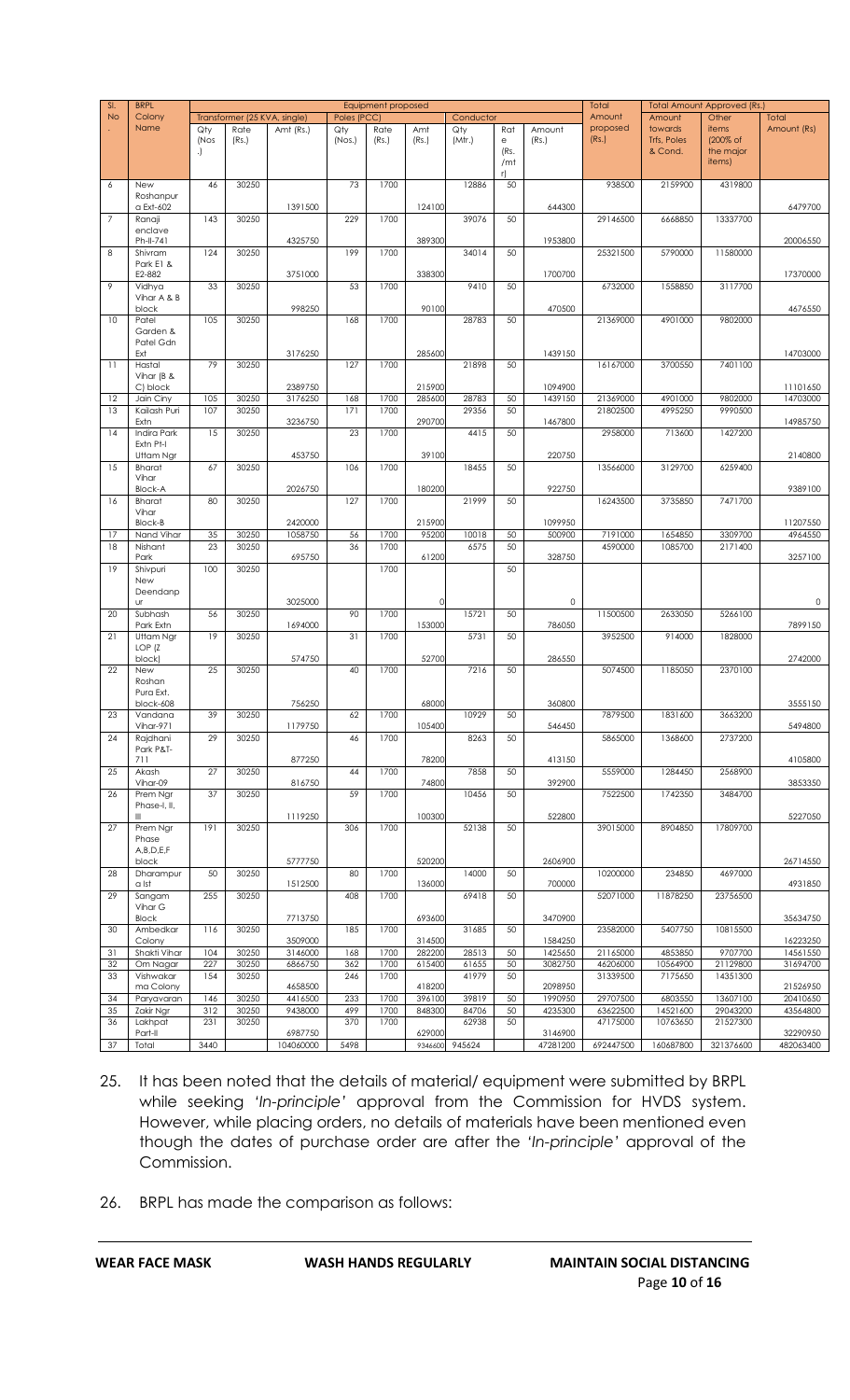- a. It has placed reliance on the prices of TPDDL for each item / material as per TPDDL's purchase orders;
- b. It has then applied such prices to the estimated quantity approved 'inprinciple' by the Commission (for BRPL) vide letter dated 15.09.2004.
- 27. However, the approach now adopted by BRPL is not in keeping with its own purchase orders, which are on a dwelling unit basis and not based on the actual quantity of material/equipment used for installation of HVDS system. It is to be noted that in Annexure II of DERC's letter dated 15.09.2004, the number of dwelling units has not been mentioned. Further, BRPL in its submission has stated that comparison has been made on lumpsum basis.
- 28. By any stretch of imagination, the comparison made by BRPL is not in line with the directions given by Hon'ble APTEL in Appeal No. 36/2008. Accordingly, the claim of BRPL that the prices paid for HVDS system are lower than TPDDL system cannot be accepted.

# **A1.2: Supply of Material for 33/11 kV or 66/11kV for 5 number of line items for Rs. 43.67 Crore**

- 29. BRPL in its submissions has claimed supply of material for 3 number of 33/11kV Grid substations: at a price of Rs. 12.23 Crore for A-4 Paschim Vihar, at a price of Rs.7.20 Crore for Balaji Estate and at a price of Rs. 8.75 Crore for R.K. Puram. Further, in respect of 2 number of 66/11kV Grid substations at C-DOT and Jasola, BRPL has claimed a price of Rs. 9.93 Crore and Rs. 5.55 Crore respectively. From the purchase order No. DOI23003953 dated 20.01.2005, it is noticed BRPL has not indicated any description of the material and the quantity for supply of material for these Grids. On the other hand, from the purchase order no. NDPL/Engg./1574/03 dated 16.02.2005 of NDPL for 66/11kV Grid substation at Rohini Sector-22, it is observed that details of the description of 70 number of material for Grid substation has been mentioned.
- 30. It has been noted from the purchase order of BRPL that there is large price variation in the cost of supply of material at one Grid substation to another Grid substation. The major material used in the Grid substation is Power Transformer with its capacity and also its quantity i.e. whether Grid substation is of 2 Power Transformers or 3 Power Transformers. Typically, the Power Transformers of 16MVA, 20MVA or 25MVA capacity are used. Thus, BRPL has computed the variation in prices for supply of material for grid substations without specifying the description of material with quantity, in the relevant purchase orders.
- 31. BRPL at point no. 8 of Annexure-1 of its Letter dated 08.02.2022 has stated that *BRPL has not received any data for benchmarking corresponding to these grid substations from the Commission. In the absence of documents which establishes otherwise, and considering the overall comparison of materials, since the Commission has not discharged its onus of providing the complete documentation for comparison, an adverse inference is required to be drawn that if such documentation had been provided, it would have established that BRPL's price is*  lesser than that of NDPL. On that basis, the Commission is requested to allow the *cost of incomparable materials in its entirety.* The Commission vide its letter dated 04.03.2022 has provided the purchase order of NDPL for establishment of Grid substation which contains the description of material with quantity. However, BRPL in the revised submission dated 15.03.2022 has reiterated that similar Purchase Order has not been provided by the Commission.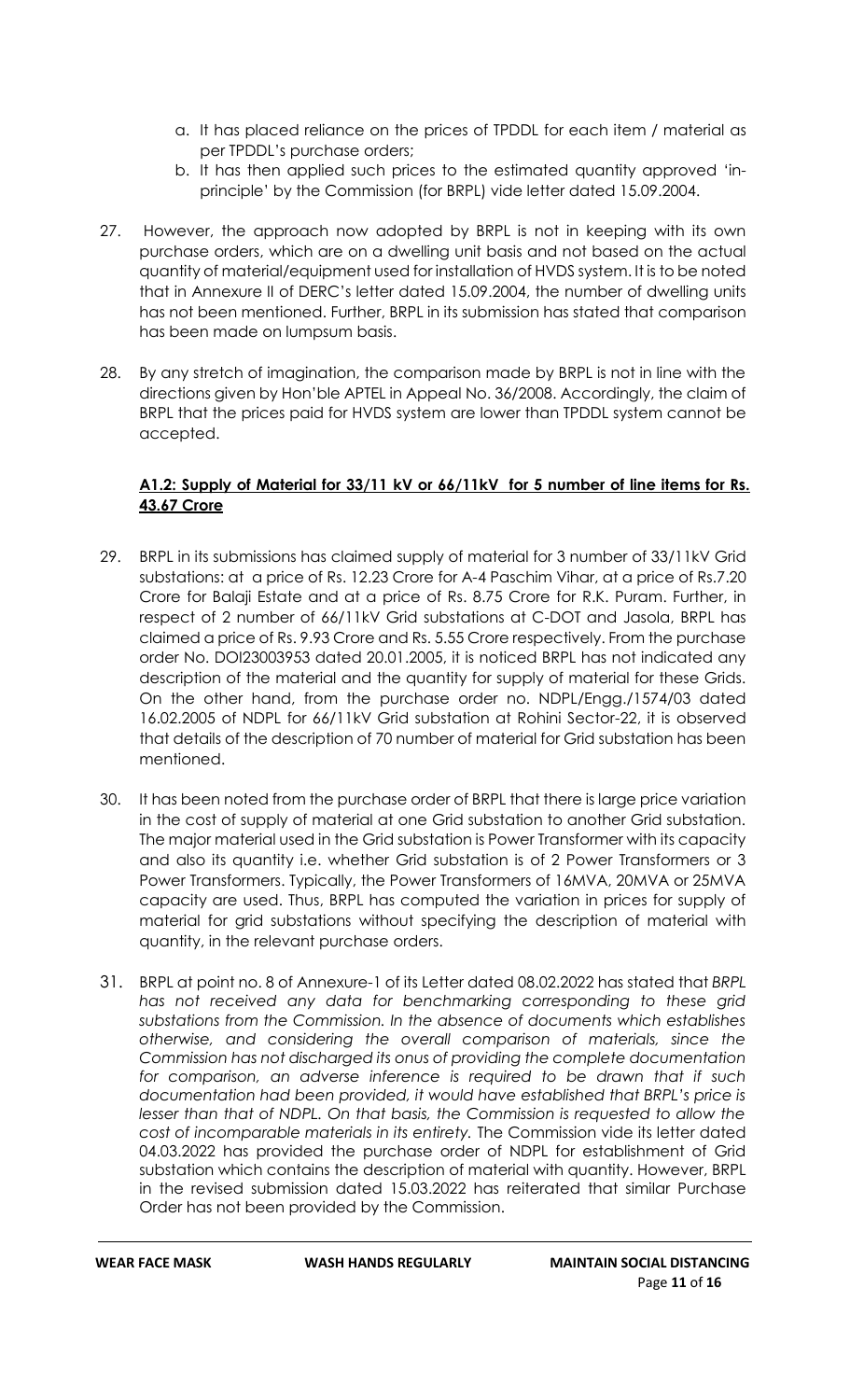32. From the above, it may be observed that from the documents furnished by BRPL regarding the orders placed for establishment of Grid substations, which does not contain any description of material, such items cannot be compared as per the directions given by Hon'ble APTEL in Appeal no. 36/2008.

#### **A2: Items not comparable with the purchases of NDPL due to different technical specifications**

33. It is noted that 176 no. of line items for Rs. 94.12 Cr. are having different technical specifications. Therefore, these items have been found to be not comparable as per the directions given by Hon'ble APTEL in Appeal no. 36/2008. The comparison sheet of items is annexed at Annexure-I of this Order.

## **A3: Items either consumables or not Purchased by NDPL**

- 34. From the submission of BRPL dated 15.03.2022, it is observed that for 924 line items for Rs. 982.79 Cr. are not clearly matched with the data of NDPL (TPDDL). It is observed that out of 924 line items worth Rs. 982.79 Cr., the purchase orders for 428 line items worth Rs. 572.49 Cr. do not contain any description of material/equipment, as stated at category A1.1 and A1.2 above.
- 35. TPDDL, apart from submission of purchase orders, has also forwarded the details of Goods Receipt Note (GRN) for other 102 items. BRPL has not made any comparison with the data of GRN provided by NDPL (TPDDL). In order to compare the maximum number of equipment/items, the Commission has considered the data of GRN provided by TPDDL, in cases where purchase orders were not available. From the data of GRN, it was established that 70 line items are comparable.
- 36. From the above, it has been noted that for the remaining 140 items [(1127-428) (A1.1+ A1.2) - 176(A2) - 383 (items comparable B.1 +B.2)], (being 88 unique items) the Commission vide its letter dated 21.02.2022 has sought the purchase orders from TPDDL which were part of 371 unique items. From the above, it has been concluded that these 140 line items (88 no. of unique items) for Rs. 56.49 Crore have either been consumables or the items have not been purchased by NDPL.
- 37. In summary, it has been found that 744 line items worth Rs. 723.11 Crore (under category A1, A2 & A3) are not comparable. From the conjoint reading of para 52, 53, 56 and 57 of Hon'ble APTEL's Judgement dated 06.10.2009 following is discernible:
	- (i) Of the long list of articles, some articles are comparable with the purchases of NDPL;
	- (ii) For these comparable items, if the price paid to REL is same or lower than price allowed to NDPL, the price paid to REL is to be allowed. The Commission to allow lesser price, if the NDPL price is lower than the price of REL purchases plus 5% profit margin;
	- (iii) For the items which are not comparable, the price of REL purchase plus 5% margin to be allowed as per para 52 & 53 of Hon'ble APTEL's judgement dated 06.10.2009.
- 38. Since BRPL has not furnished REL purchase price (for items covered by para 37(iii) above), therefore, the approach contained in Annexure V- 'Disallowance of capital expenditure and asset capitalization' of the Tariff Order dated 23.02.2008 is to be followed. Accordingly, the Commission has considered a disallowance of 37.5% ((535.5x100)/1428)% on the prices paid to REL for the items which are not comparable with NDPL items. The allowable price for these items thus works out to be as under: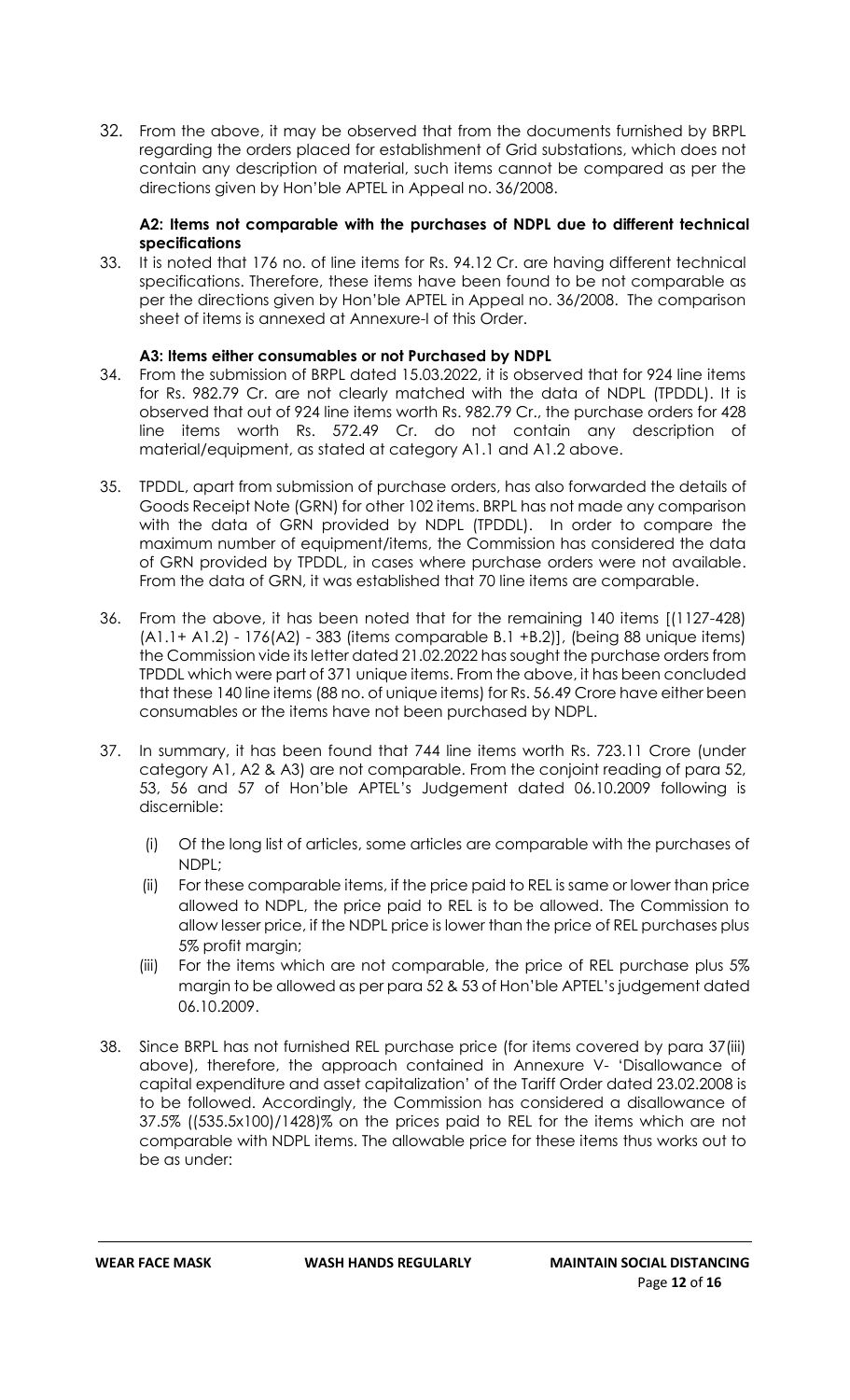| SI. No. | <b>Particulars</b>                                                                              | Amount<br>(Rs. Crore) | Amount to be<br>disallowed (Rs.<br>Crore) | Net amount to<br>be allowed (Rs.<br><b>Crore</b> |
|---------|-------------------------------------------------------------------------------------------------|-----------------------|-------------------------------------------|--------------------------------------------------|
| (i)     | <b>HVDS</b>                                                                                     | 528.82                | 198.31                                    | 330.51                                           |
| (ii)    | Grid substations                                                                                | 43.67                 | 16.38                                     | 27.29                                            |
| (iii)   | Items either consumables or not<br>Purchased by NDPL                                            | 56.49                 | 21.18                                     | 35.31                                            |
| (iv)    | Items not comparable with the<br>purchases of NDPL due to different<br>technical specifications | 94.13                 | 35.30                                     | 58.83                                            |
|         | Total                                                                                           | 723.11                | 271.17                                    | 451.94                                           |

# **CATEGORY 'B': Items comparable with the purchases of NDPL**

- 39. It has been observed from the Annexure-A (which is a summary of rate comparison) of the Letter dated 15.03.2022 that BRPL has made the comparison for Rs. 691.81 Crores. We fail to understand why BRPL has not submitted this comparison in the detailed sheet submitted by them in excel form. The main reason appears to be that HVDS worth Rs. 528.82 Crore is not comparable for the reasons as stated above under HVDS head. If we do not consider HVDS amount from the comparison amount of Rs. 691.81 Crores submitted by BRPL, the comparison submitted by BRPL in Annexure-A of letter dated 15.03.2022 works out to be only Rs.162.92 Crore against which comparison with NDPL price works out to be Rs.159.66 Crore.
- 40. Further, on detailed scrutiny, it is observed that for 117 line items worth Rs. 216.80 Crore, BRPL has not made comparison on the ground of mismatch in technical specification. However, it was observed that 87 line items worth Rs.195.96 Crore are comparable with NDPL equipment. Further, it was observed that BRPL has not made any comparison with the prices submitted by TPDDL in their GRN. It was noted that 70 items for which GRN has been provided by TPDDL are comparable with the items purchased by BRPL. In addition to above, 24 number of line item for Rs.10.33 Crore were also identified in Purchase Orders. One item for Rs.0.024 Crore compared by BRPL has not been considered as it was having different technical specification. Therefore, in total 383 no. of line items for Rs. 282.13 Cr. are comparable.

## **B.1: Where prices paid to REL are lower than NDPL prices**

41. 191 no. of line items for Rs. 180.05 Cr. are having prices lower than NDPL prices. The comparison sheet of items is annexed as Annexure-II of the Order.

## **B.2: Where prices paid to REL are greater than NDPL prices**

- 42. 192 no. of line items for Rs.102.07 Cr. are having prices greater than NDPL prices. Accordingly, as stipulated above, since REL purchase price details has not been submitted by BRPL & BYPL, therefore to this extent, the Commission has kept the same view as stipulated in Tariff Order dtd. 23/02/2008 in line the judgment of Hon'ble APTEL in 36/2008. The comparison sheet of items is annexed as Annexure-III of the Order.
- 43. The summary of above comparison works out to be as under:

| SI. No.                                                           | <b>Description</b>       |              |           |           |  |  |  |  |  |
|-------------------------------------------------------------------|--------------------------|--------------|-----------|-----------|--|--|--|--|--|
|                                                                   |                          | Line         | Amount as | Amount    |  |  |  |  |  |
|                                                                   |                          | <b>Items</b> | per BRPL  | approved  |  |  |  |  |  |
|                                                                   |                          | (Nos.)       | (Rs. Cr.) | (Rs. Cr.) |  |  |  |  |  |
|                                                                   | A : Items not comparable |              |           |           |  |  |  |  |  |
| A1: Purchases made by BRPL without description of the Material in |                          |              |           |           |  |  |  |  |  |
|                                                                   | the Purchase Orders      |              |           |           |  |  |  |  |  |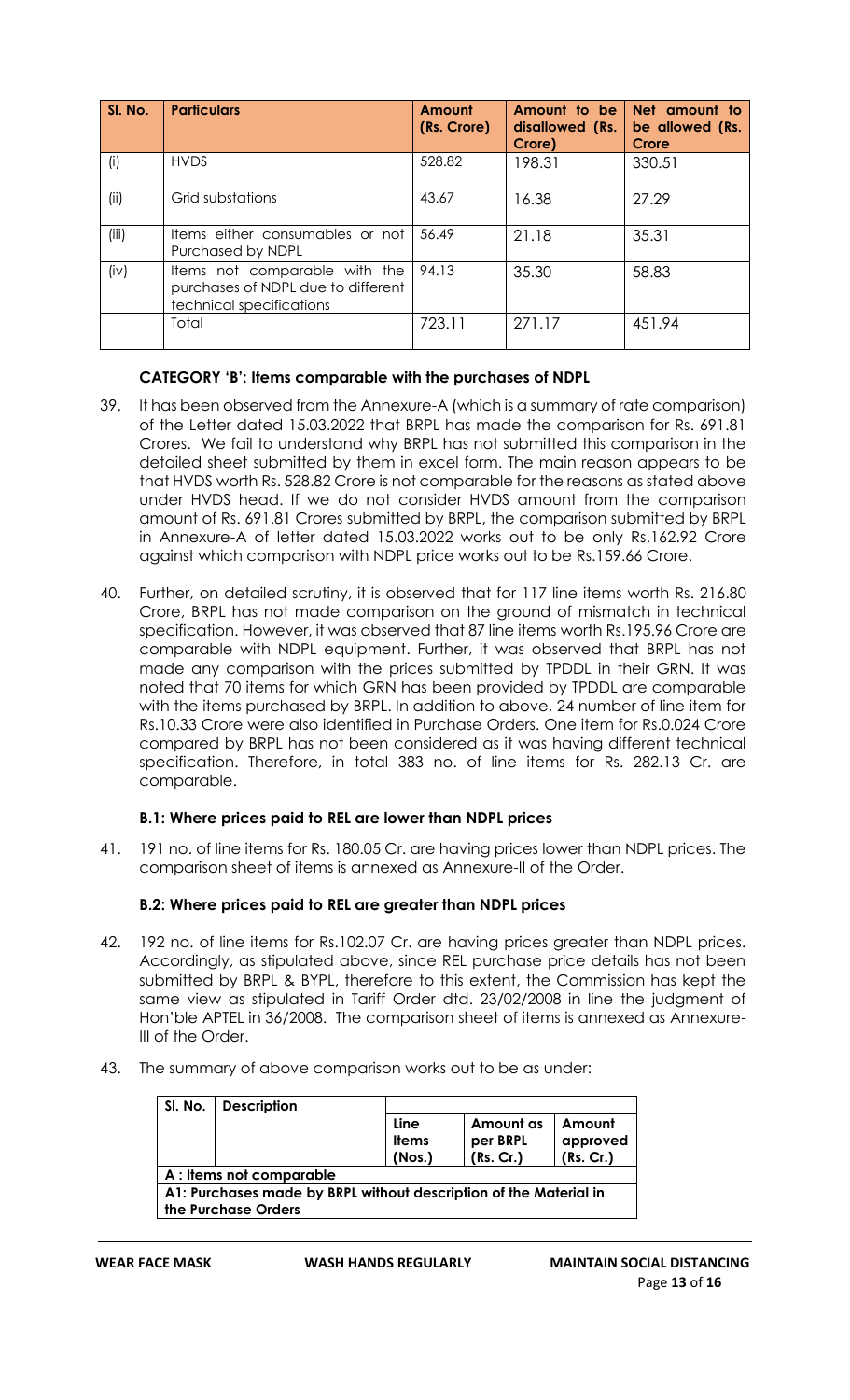| SI. No.        | <b>Description</b>                                                                                          |                                |                                    |                                 |
|----------------|-------------------------------------------------------------------------------------------------------------|--------------------------------|------------------------------------|---------------------------------|
|                |                                                                                                             | Line<br><b>Items</b><br>(Nos.) | Amount as<br>per BRPL<br>(Rs. Cr.) | Amount<br>approved<br>(Rs. Cr.) |
|                |                                                                                                             |                                |                                    |                                 |
| 1              | <b>HVDS</b><br>A1.1                                                                                         | 423                            | 528.82                             | 330.51                          |
| $\overline{2}$ | A1.2<br>Supply of<br>material for Grid<br>substation                                                        | 5                              | 43.67                              | 27.29                           |
| 3              | A2 Items not<br>comparable with the<br>purchases of NDPL<br>due to different<br>technical<br>specifications | 176                            | 94.13                              | 58.83                           |
| 4              | A3: Items either<br>consumables or not<br>Purchased by NDPL                                                 | 140                            | 56.49                              | 35.31                           |
|                | <b>B: Items comparable with NDPL</b>                                                                        |                                |                                    |                                 |
|                | B1: Items for which price paid to REL is less than NDPL                                                     |                                |                                    |                                 |
| 5              | Items for which price<br>paid to REL is less than<br><b>NDPL</b> as per PO                                  | 159                            | 133.80                             | 133.80                          |
| 6              | Items for which price<br>paid to REL is less than<br><b>NDPL as per GRN</b>                                 | 32                             | 46.25                              | 46.25                           |
|                | B2: Items for which price paid to REL is more than NDPL                                                     |                                |                                    |                                 |
| 7              | Items for which price<br>paid to REL is more<br>than NDPL as per PO                                         | 154                            | 94.9                               | 59.31*                          |
| 8              | Items for which price<br>paid to REL is more<br>than NDPL as per GRN                                        | 38                             | 7.17                               | $4.48*$                         |
|                | <b>Total</b>                                                                                                | 1127                           | 1005.23                            | 695.78                          |

\* As per Tariff Order dtd. 23/02/2008, since the details of REL purchase as mandated by Hon'ble APTEL has yet not been submitted by BRPL & BYPL

44. BRPL in its Letter dated 08.02.2022 in Annexure B.18 has submitted that these items purchased from REL were capitalized in different years. However, it is observed that the quantity indicated as purchased is not matching with the quantity actually capitalized till FY 2012-13. The amount of purchases made from REL is more than the amount indicated as capitalized. The Commission failed to understand that since this format was provided to BRPL in 2015, why the purchases made in FY 2004- 05 & FY 2005-06 were not matched. Apart from the submissions made by BRPL on 08.02.2022, BRPL also had opportunities to reconcile the quantity capitalized with the quantity purchased and could have updated the Annexure in their submissions made vide letter dated 15.03.2022. As a normal practice, the quantities purchased for creation of assets are required to be capitalized. BRPL has submitted the quantities capitalized upto FY 2012-13. The only issue that appears here is regarding reconciliation of quantities procured and quantities capitalized by BRPL. Accordingly, the Commission has pro-rated the balance amount (purchased capitalized) in the year of capitalization as per the details provided by BRPL and therefore, the amount of capitalized has been matched with the amount of purchases. Based on the above comparison, the amount of capitalization which is required to be disallowed in different years works out to be as follows: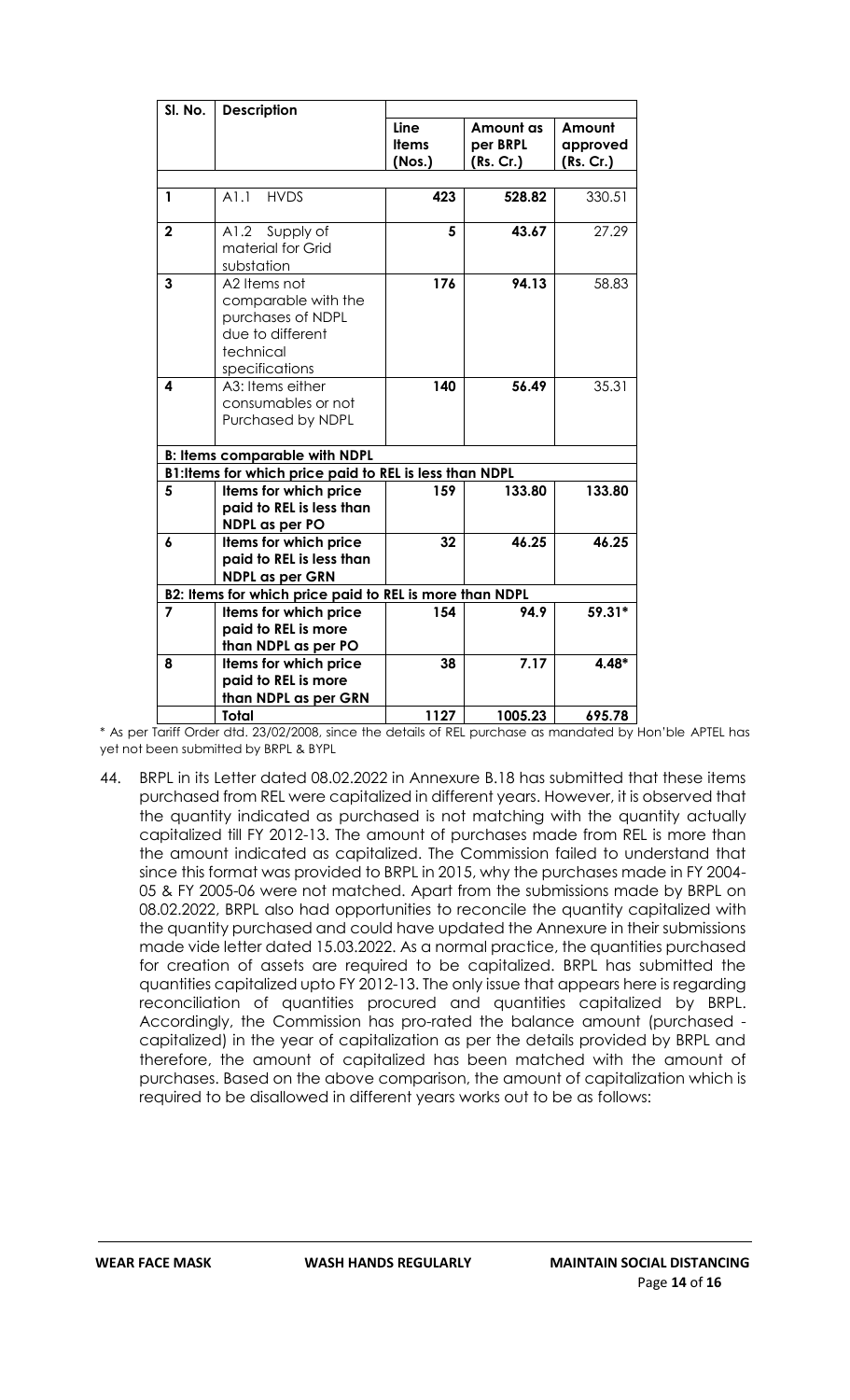( Rs. Crore)

|                                                                          |                      |                      |                      | <b>Material Capitalisation (in Cr.)</b> |                      |                      |                          |                             |                          |         |
|--------------------------------------------------------------------------|----------------------|----------------------|----------------------|-----------------------------------------|----------------------|----------------------|--------------------------|-----------------------------|--------------------------|---------|
|                                                                          | <b>FY</b><br>2004-05 | <b>FY</b><br>2005-06 | <b>FY</b><br>2006-07 | <b>FY</b><br>2007-08                    | <b>FY</b><br>2008-09 | <b>FY</b><br>2009-10 | <b>FY</b><br>2010-<br>11 | <b>FY</b><br>$2011 -$<br>12 | <b>FY</b><br>2012-<br>13 | Total   |
| Amount<br>claimed<br>by BRPL<br>based on<br>quantity<br>capitalise<br>d  | 245.18               | 455.53               | 112.23               | 31.46                                   | 53.07                | 10.49                | 1.77                     | 0.14                        | 0.17                     | 910.02  |
| <b>Balance</b><br>Capitalisa<br>tion                                     | 25.65                | 47.66                | 11.74                | 3.29                                    | 5.55                 | 1.10                 | 0.18                     | 0.02                        | 0.02                     | 95.21   |
| Total                                                                    | 270.83               | 503.18               | 123.97               | 34.75                                   | 58.62                | 11.58                | 1.95                     | 0.16                        | 0.19                     | 1005.23 |
| Amount<br>approved<br>by DERC<br>based on<br>quantity<br>capitalise<br>d | 172.44               | 311.23               | 77.75                | 26.82                                   | 33.30                | 6.82                 | 1.25                     | 0.13                        | 0.12                     | 629.87  |
| <b>Balance</b><br>Capitalisa<br>tion                                     | 18.04                | 32.57                | 8.14                 | 2.81                                    | 3.49                 | 0.71                 | 0.13                     | 0.01                        | 0.01                     | 65.91   |
| Total                                                                    | 190.48               | 343.80               | 85.88                | 29.63                                   | 36.79                | 7.53                 | 1.38                     | 0.15                        | 0.14                     | 695.78  |
| <b>Differenc</b><br>е                                                    | 80.35                | 159.39               | 38.08                | 5.12                                    | 21.83                | 4.05                 | 0.58                     | 0.01                        | 0.05                     | 309.45  |

#### **Issue-2: Allowance of Capitalization pending Electrical Inspector Clearance**

- 45. The Commission sought details from BRPL regarding the pending applications for capitalization which were held up for want of an Electrical Inspector Certificate, and which are to be allowed w.e.f. 16th day of filing of the application after payment of necessary fees. From the data submitted by BRPL, it was observed that applications for Electrical Inspector clearance were made after the capitalization made in their books of accounts. Therefore, in compliance with the Hon'ble APTEL Judgement dated 06.10.2009 in Appeal No. 36 of 2008, the capitalization of schemes has been considered from 16th day of filing of applications with the Electrical Inspector. It must be noted that where the date of application was not legible / available, the Commission has allowed capitalization from the actual date of Electrical Inspector certificate.
- 46. From the data submitted by BRPL, it has been observed that for schemes worth Rs. 5.72 Crore requiring Electrical Inspector clearance, BRPL has not applied for Electrical Inspector clearance but has nonetheless capitalized this amount.
- 47. Further, for schemes worth Rs.22.44 Crore, the dates for application before Electrical Inspector and dates for approval by Electrical Inspector is not legible from the documents furnished. Therefore, the Commission has not considered these amounts for capitalization at this stage. It is very difficult to segregate the elements of 1127 line items from the amount of Rs. 28.16 Crore (Rs. 5.72 Crore + Rs. 22.44 Crore). Since the amount has been disallowed on account of there being issues in purchases, therefore, in order to avoid an anomalous situation of double deduction emerging, the Commission has considered total average deduction and allowed proportionate value of disallowance on the purchases.
- 48. The capitalization based on audited accounts of BRPL by considering the Related Party Transactions and Electrical Inspector Clearance data, in line with Hon'ble APTEL Judgement dated 06.10.2009 in Appeal No. 36 of 2008 works out to be as under: